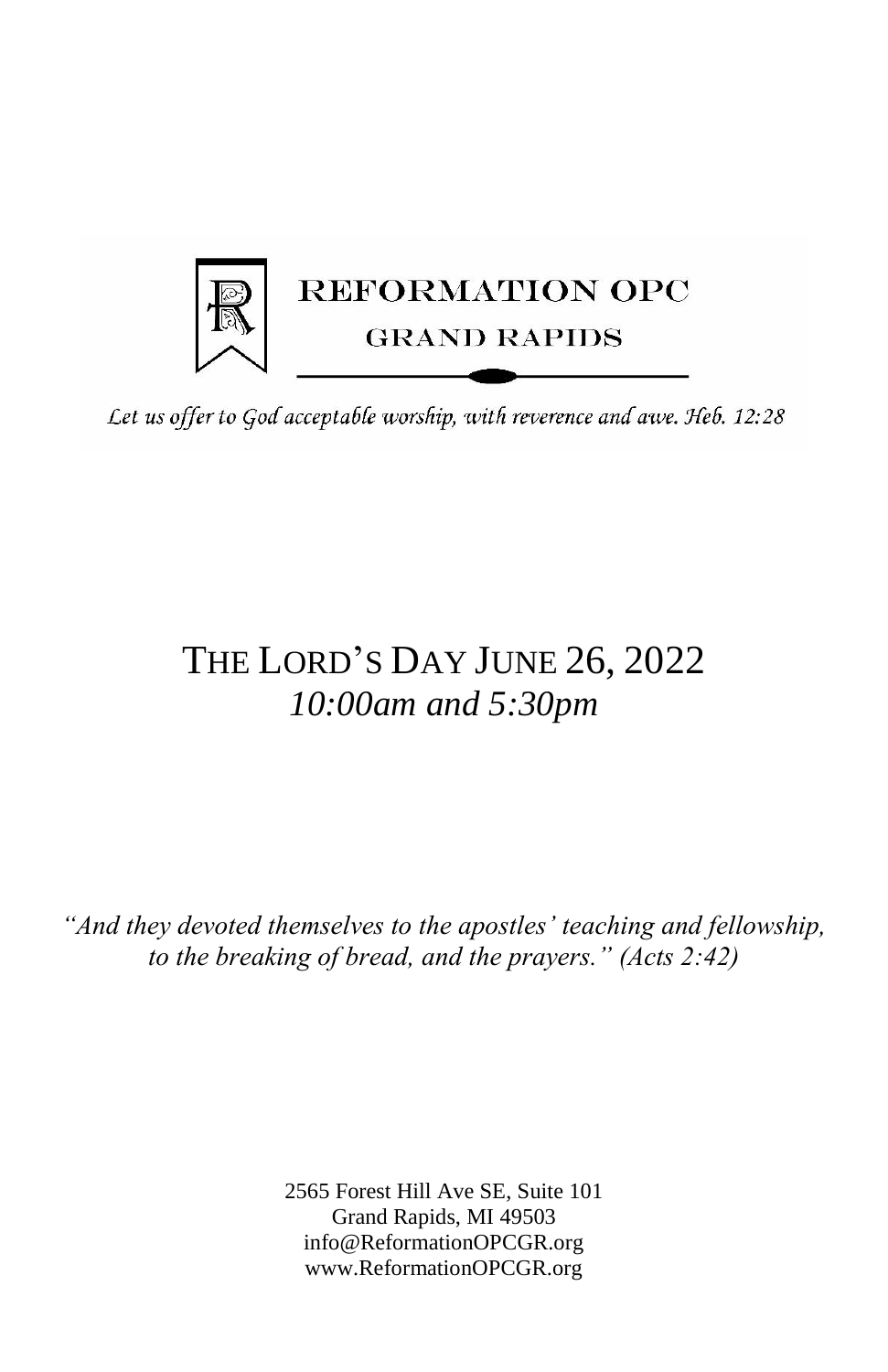### **Welcome to Reformation Orthodox Presbyterian Church**

Welcome to our visitors! We are glad you are with us for worship. Reformation OPC exists for the glory of God as a confessional, Presbyterian congregation. We worship with the assurance that God the Father communicates the benefits of redemption to his people through his Son by the ordinary means of grace, word, sacrament, and prayer, by the power of the Holy Spirit. We seek to grow together into the image of Christ, the crucified and risen Son of God, while waiting for his return to set all things right.

We encourage people of all ages to remain in the sanctuary for worship. There is a non-staffed nursery space outside the doors to the left of the sanctuary for saints ages 3 and under.

If you need pastoral counsel or would like to join ROPC, please talk to Pastor Noe or one of the elders.

**Note:** Wine is served for the Lord's Supper. The inner ring of cups contains grape juice. Gluten free crackers are in the inner ring of the bread trays.

| <b>CALENDAR AND ANNOUNCEMENTS</b> |                                                             |  |
|-----------------------------------|-------------------------------------------------------------|--|
|                                   |                                                             |  |
| <b>Catechism and Adult</b>        | 9:15am taught by Pastor Noe on <i>Calvin's Institutes</i> . |  |
| Education                         | We have two catechism classes for children 12 and           |  |
|                                   | under.                                                      |  |
| June $29$ (Wed.)                  | 6pm at the home of Tyler and Marylynn Gaastra, 2145         |  |
| <b>Psalms and Psausages</b>       | Burton St. SE Grand Rapids                                  |  |
| July 12 (Tues.)                   | 6.30pm at the church building. Meetings are open to         |  |
| Session meeting                   | all (except for disciplinary matters)                       |  |
| July $20$ (Wed.)                  | 6pm at the home of Craig and Gayla Noe, 4157                |  |
| <b>Psalms and Psausages</b>       | Palmer Rd. Belding                                          |  |
| August 24 (Wed.)                  | 6pm at the home of Brent and Laura Schubert, 9070           |  |
| <b>Psalms and Psausages</b>       | Bailey Dr. NE Ada                                           |  |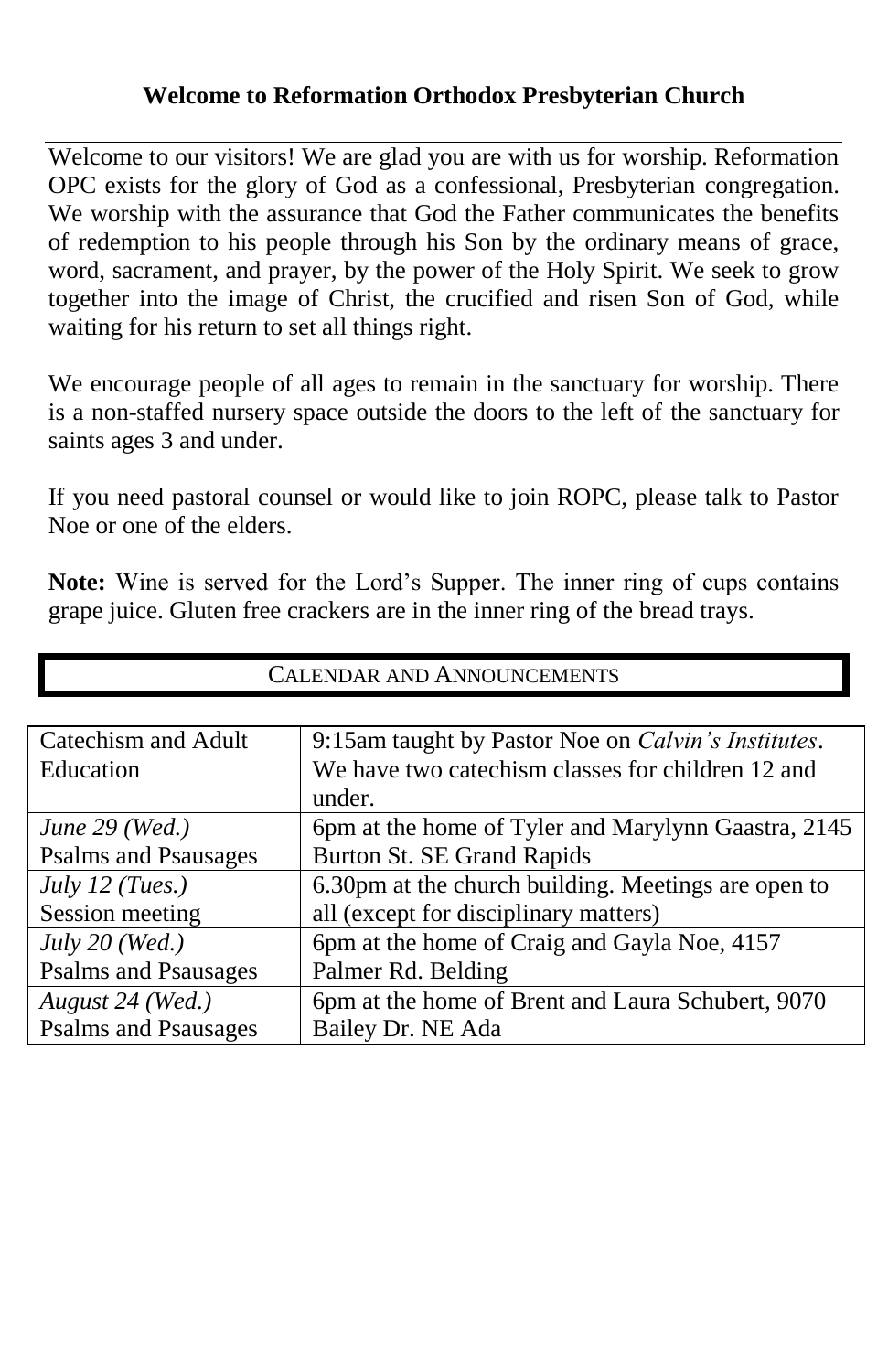#### **We Enter God's Presence through Christ's Sacrifice**

Prelude: *Prepare to enter the gracious presence of the Triune God in order to commune with him through his means of grace.*

\*Apostolic Greeting

\*Call to Worship Isaiah 40:3-5

\*Prayer of Invocation

\*Psalm of Approach: *How Good and Pleasant Is the Sight* TPH 133B

\* The Law of God Ezekiel 20 (adapted)

| Minister:        | Thus says the Lord GOD: "On the day when I chose Israel, I                                       |
|------------------|--------------------------------------------------------------------------------------------------|
|                  | swore to the offspring of the house of Jacob, making myself                                      |
|                  | known to them in the land of $E$ gypt.                                                           |
| People:          | "I swore to them, saying, 'I am the LORD your God.'                                              |
| Minister:        | "On that day I swore to them that I would bring them out of the                                  |
|                  | land of Egypt into a land that I had searched out for them, a                                    |
|                  | land flowing with milk and honey, the most glorious of all                                       |
|                  | lands.                                                                                           |
| <b>People:</b>   | "And I said to them, 'Cast away the detestable things your                                       |
|                  | eyes feast on, every one of you, and do not defile yourselves                                    |
|                  | with the idols of Egypt; I am the LORD your God.'                                                |
| Minister:        | "But they rebelled against me and were not willing to listen to                                  |
|                  | me.                                                                                              |
| People:          | "None of them cast away the detestable things their eyes                                         |
|                  | feasted on, nor did they forsake the idols of Egypt."                                            |
| <i>Minister:</i> | Have we fully obeyed the Lord in all that he has commanded                                       |
|                  | $\mu$ s?                                                                                         |
| <b>People:</b>   | No, but we have sinned against him in thought, word and                                          |
|                  | deed.                                                                                            |
| Minister:        | Then let us confess our sins to the Lord for with him there is<br>mercy and abundant redemption. |
|                  |                                                                                                  |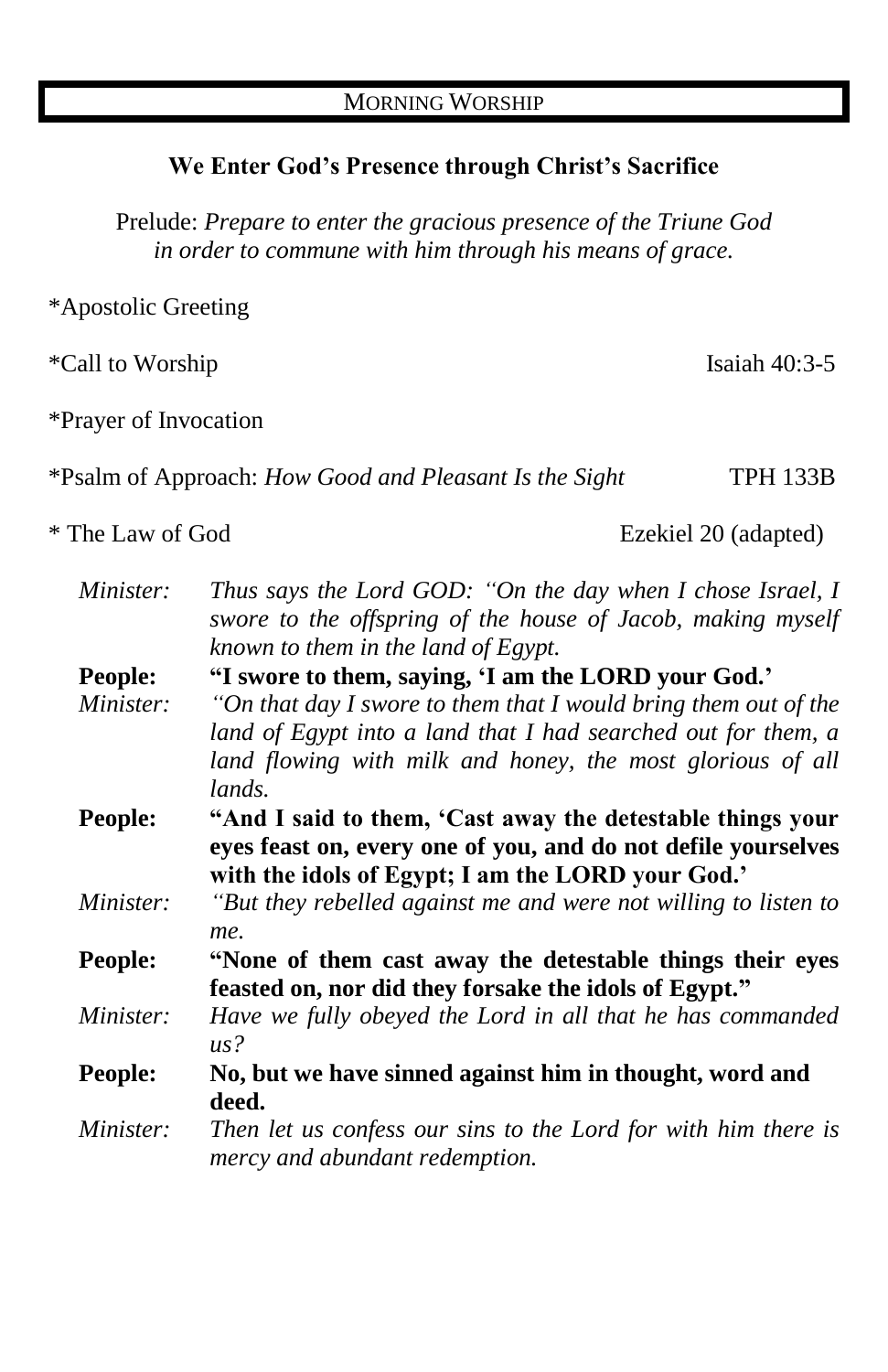\*Unison Prayer of Confession with the Lord's Prayer

**Almighty God, eternal Father, we acknowledge and confess to you that we were born in unrighteousness. Our life is full of sin and transgression; we have not gladly believed your word nor followed your holy commandments. For your goodness' sake and for your name's sake, be gracious unto us, we pray, and forgive us all our sin, which is very great.** 

**Our Father, through the redeeming death of your Son on the cross, by your Spirit and through your word, transform and renew us to follow you with joy. All this we ask, confident in your unchanging faithfulness, for we pray this in the name of our Lord Jesus Christ, who taught us to pray, saying,**

**Our Father, who art in heaven, hallowed be thy name. Thy kingdom come, thy will be done on earth as it is in heaven. Give us this day our daily bread, and forgive us our debts, as we forgive our debtors. And lead us not into temptation, but deliver us from evil, for thine is the kingdom, and the power, and the glory forever. Amen.**

\*Assurance of Forgiveness Colossians 1:21-22

\*Gloria Patri TPH 572

*Glory be to the Father, and to the Son, and to the Holy Ghost; As it was in the beginning, is now, and ever shall be, world without end. Amen, Amen.*

#### **We Hear God's Word**

| Prayer for Illumination                   |                   |
|-------------------------------------------|-------------------|
| New Testament Reading                     | Hebrews 1         |
| Hymn of Response: O Word of God Incarnate | <b>TPH 171</b>    |
| Sermon Text                               | Isaiah 4          |
| Sermon: Refuge and Shelter                | Rev. David C. Noe |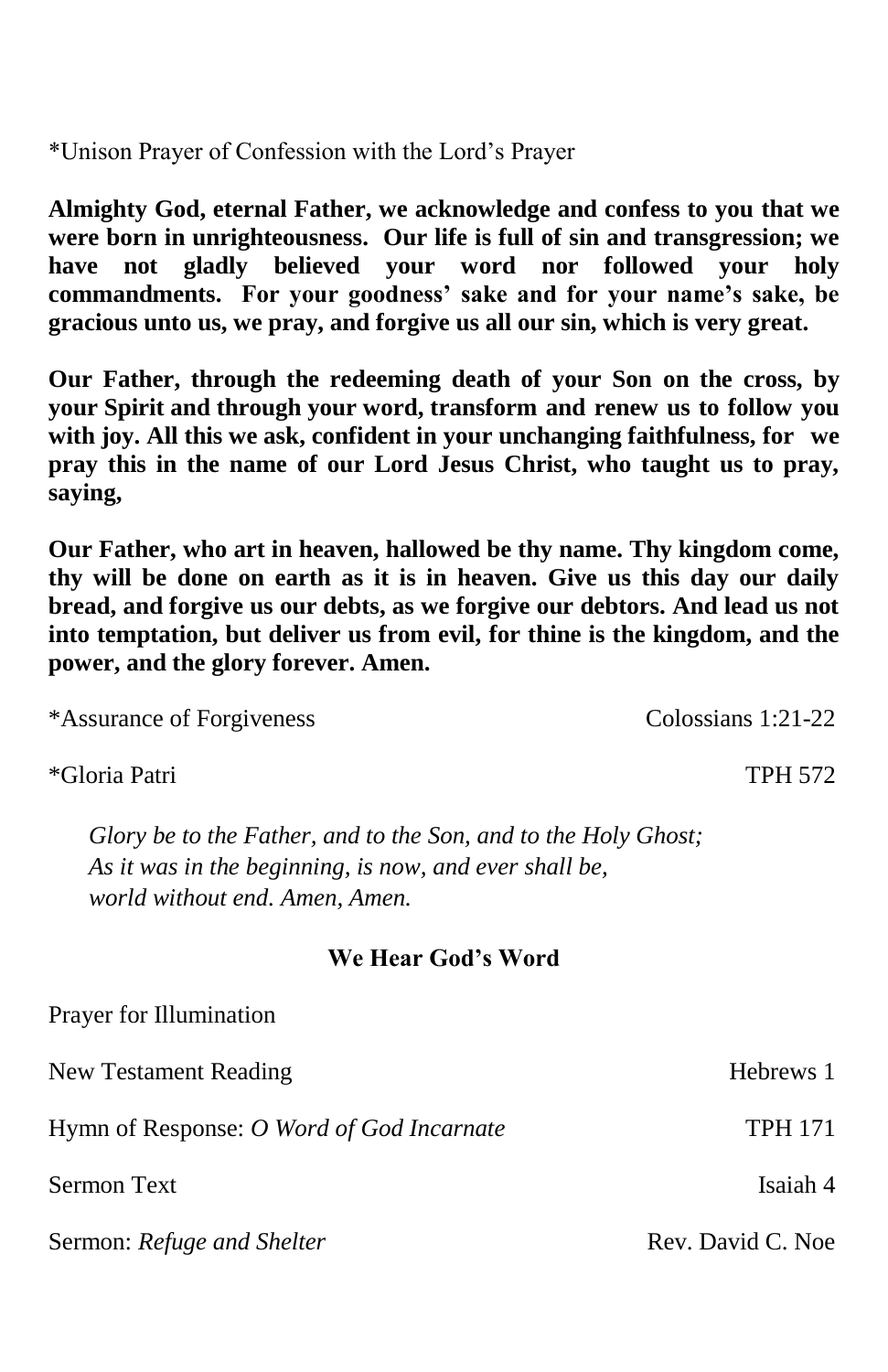|                               | We Respond with Our Prayers and Praises                                                                                                                                                                                 |                |
|-------------------------------|-------------------------------------------------------------------------------------------------------------------------------------------------------------------------------------------------------------------------|----------------|
| <b>Congregational Prayer</b>  |                                                                                                                                                                                                                         |                |
| Response                      |                                                                                                                                                                                                                         | <b>TPH 558</b> |
|                               | Hear our prayer, O Lord, hear our prayer, O Lord.<br>Incline thine ear to us, and grant us thy peace. Amen.                                                                                                             |                |
| Offering                      |                                                                                                                                                                                                                         | Romans $12:13$ |
|                               | We Partake of the Covenant Meal                                                                                                                                                                                         |                |
|                               | *Hymn of Preparation: All Glory, Laud, and Honor                                                                                                                                                                        | <b>TPH 325</b> |
| *Apostles' Creed              |                                                                                                                                                                                                                         | TPH 851        |
| Lord's Supper                 |                                                                                                                                                                                                                         |                |
| Institution                   |                                                                                                                                                                                                                         |                |
| Exhortation                   |                                                                                                                                                                                                                         |                |
| Pastor:<br>People:<br>Pastor: | The Lord be with you.<br>And also with you.<br>Lift up your hearts.                                                                                                                                                     |                |
| People:<br>Pastor:            | We lift them up to the Lord.<br>Let us give thanks to the Lord our God.                                                                                                                                                 |                |
| People:                       | It is right to give him thanks and praise.                                                                                                                                                                              |                |
| Pastor prays:                 | It is indeed right and a good and joyful thingTherefore<br>we praise you, joining our voices with angels and<br>archangels, and with all the company of heaven, who<br>forever proclaim the glory of your name, saying: |                |
| People:                       | Holy, Holy, Holy Lord God of power and might, heaven<br>and earth are full of your glory. Hosanna in the highest.<br>Blessed is he who comes in the name of the Lord.<br>Hosanna in the highest.                        |                |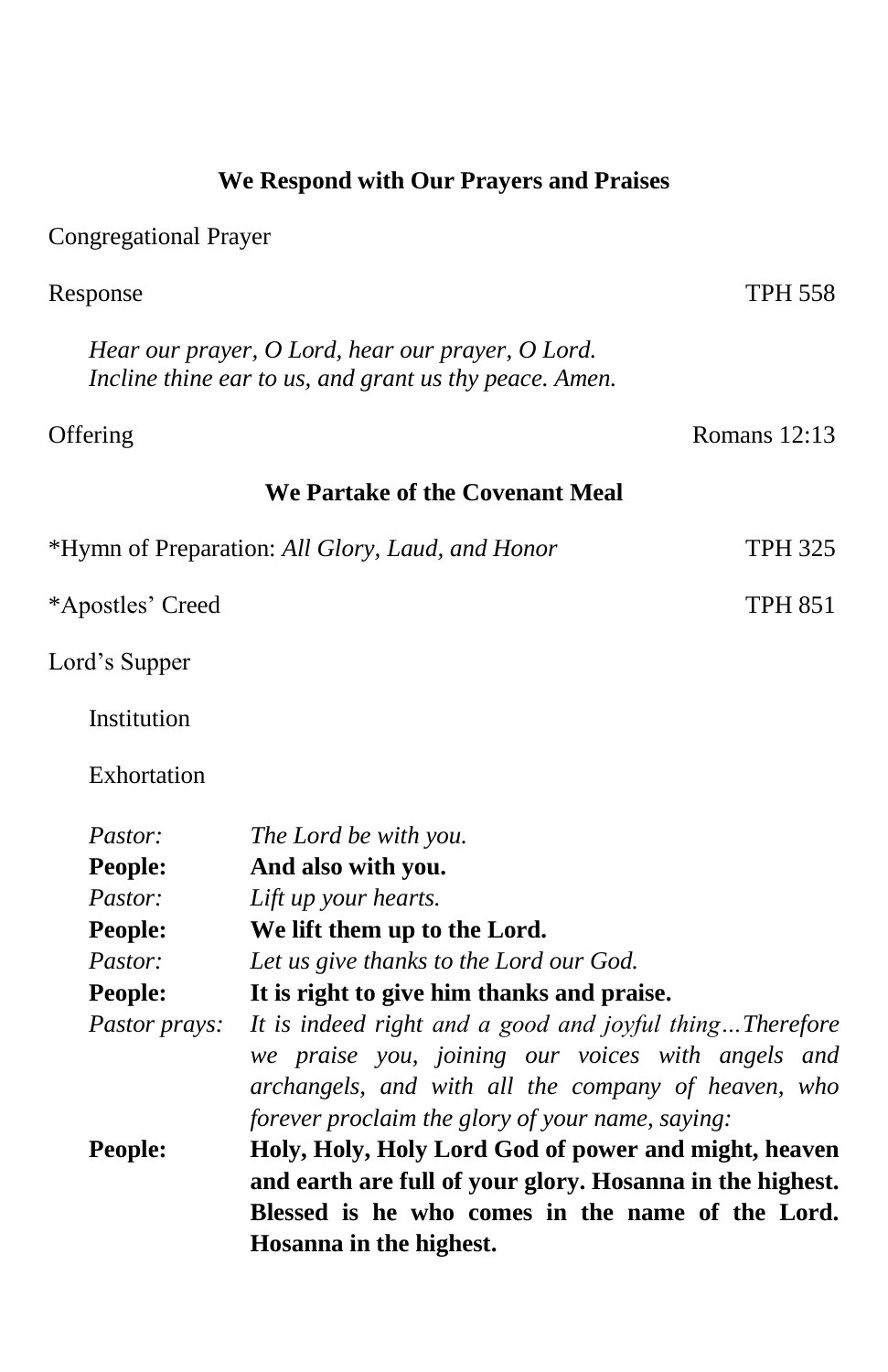Distribution and Reception of Elements

Unison Prayer of Thanksgiving

**Almighty, gracious, heavenly Father, we give you eternal praise and thanks that through your holy Gospel and Sacrament, you have again offered and presented to us your most precious treasure: the true bread of heaven and the food of eternal life, our Lord Jesus Christ.** 

**Grant, O Lord, that we may receive him and partake of him in true faith both now and forever, and so be nourished by his flesh and blood that we may be set free from all evil and increase daily in all goodness, to your glory, through Jesus Christ our Lord. Amen.**

\*Closing Hymn: *By Grace I Am an Heir of Heaven* TPH 477

\*Benediction

\*Doxology: *Lord, Dismiss Us with Your Blessing* TPH 562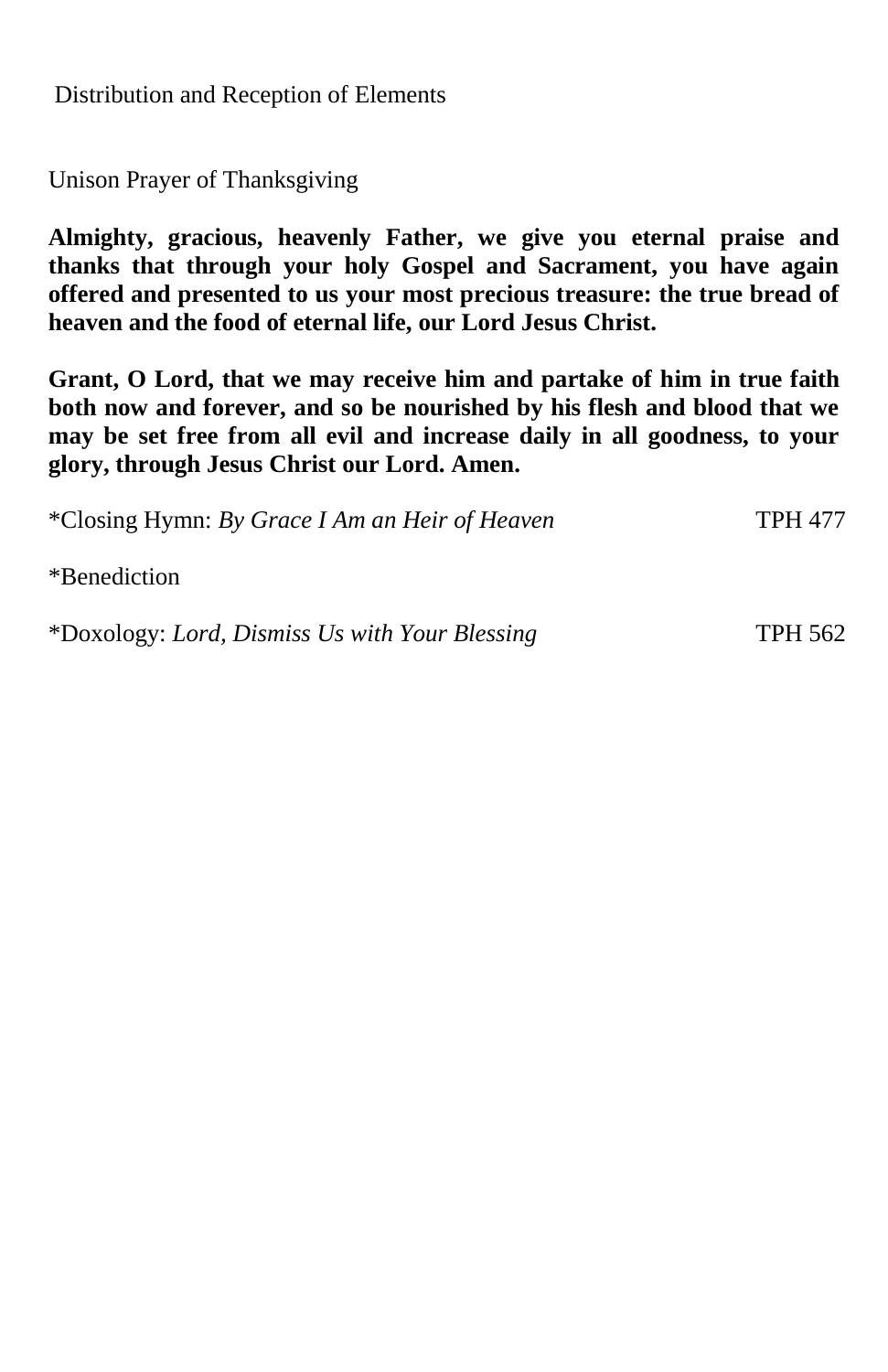| <b>EVENING WORSHIP</b>                                                                                                                                                       |                         |
|------------------------------------------------------------------------------------------------------------------------------------------------------------------------------|-------------------------|
| *Apostolic Greeting                                                                                                                                                          |                         |
| *Call to Worship<br>*Prayer of Invocation                                                                                                                                    | I Thessalonians 5:16-22 |
| *Hymn of Praise: God Himself is with Us                                                                                                                                      | <b>TPH 164</b>          |
| *Nicene Creed                                                                                                                                                                | <b>TPH 852</b>          |
| *Doxology                                                                                                                                                                    | TPH 567                 |
| Praise God from whom all blessings flow;<br><i>Praise him, all creatures here below;</i><br>Praise him above, ye heavenly hosts:<br>Praise Father, Son and Holy Ghost! Amen. |                         |

# **\*Responsive Reading (Westminster Shorter Catechism) Q&A 63-64**

*Which is the fifth commandment?*

**The fifth commandment is, Honor thy father and thy mother; that thy days may be long upon the land which the Lord thy God giveth thee.**

*What is required in the fifth commandment?*

**The fifth commandment requireth the preserving the honor, and performing the duties, belonging to everyone in their several places and relations, as superiors, inferiors or equals.**

| *Psalm of Praise: <i>Great Is the LORD our God</i> | TPH 48A  |
|----------------------------------------------------|----------|
| Prayer for Illumination                            |          |
| Old Testament Reading                              | Judges 5 |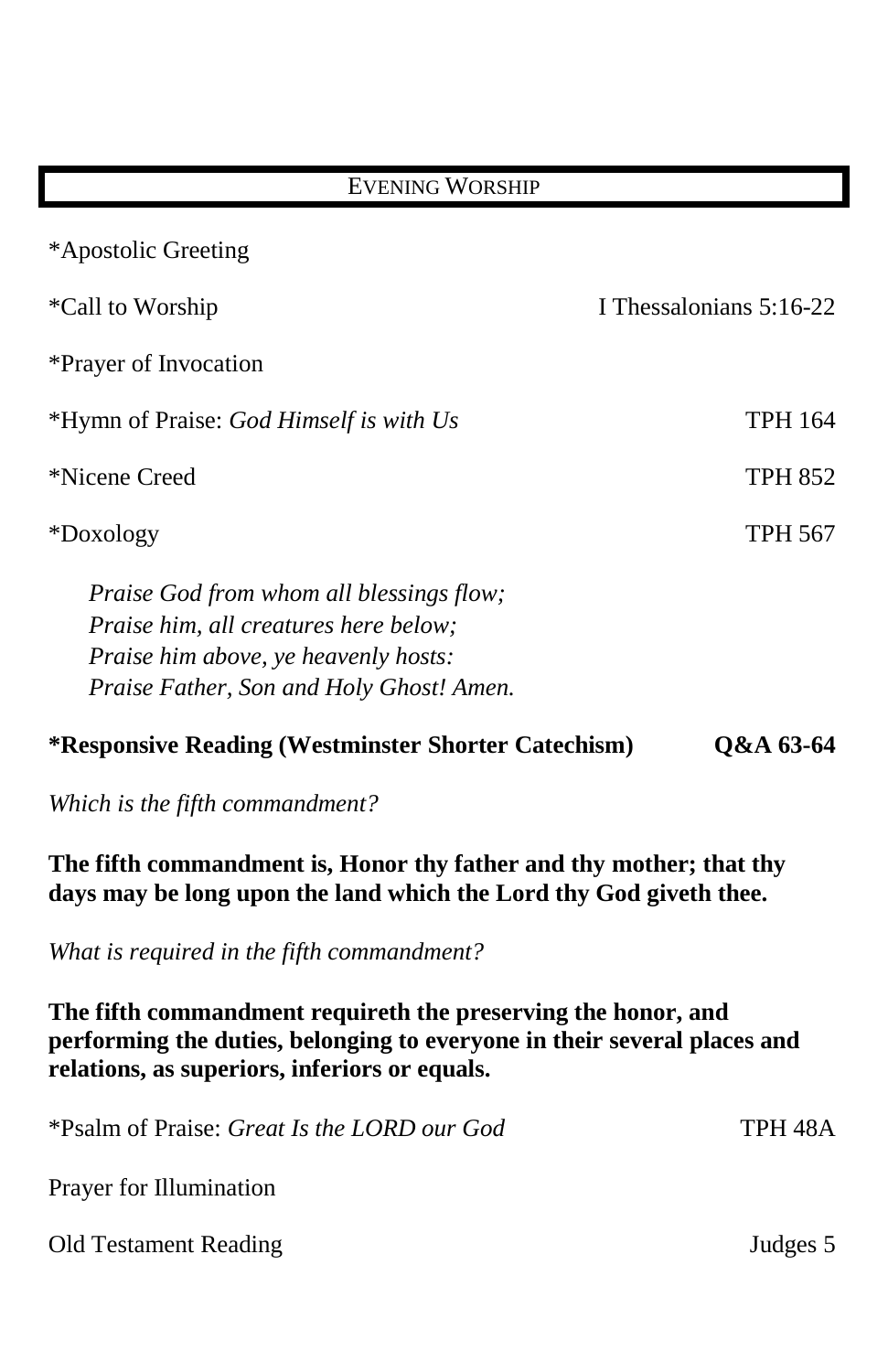| Hymn of Praise: Look, Ye Saints, the Sight Is Glorious | TPH 378                                    |
|--------------------------------------------------------|--------------------------------------------|
| <b>Sermon Text</b>                                     | I Peter $2:4-17$                           |
| Sermon: A Chosen Race                                  | Mr. Josh Ng (under care of our Presbytery) |
| Congregational Prayer                                  |                                            |
| Offering                                               | Matthew $6:1-4$                            |
| *Closing Hymn: This Is My Father's World               | <b>TPH 252</b>                             |
| *Benediction                                           |                                            |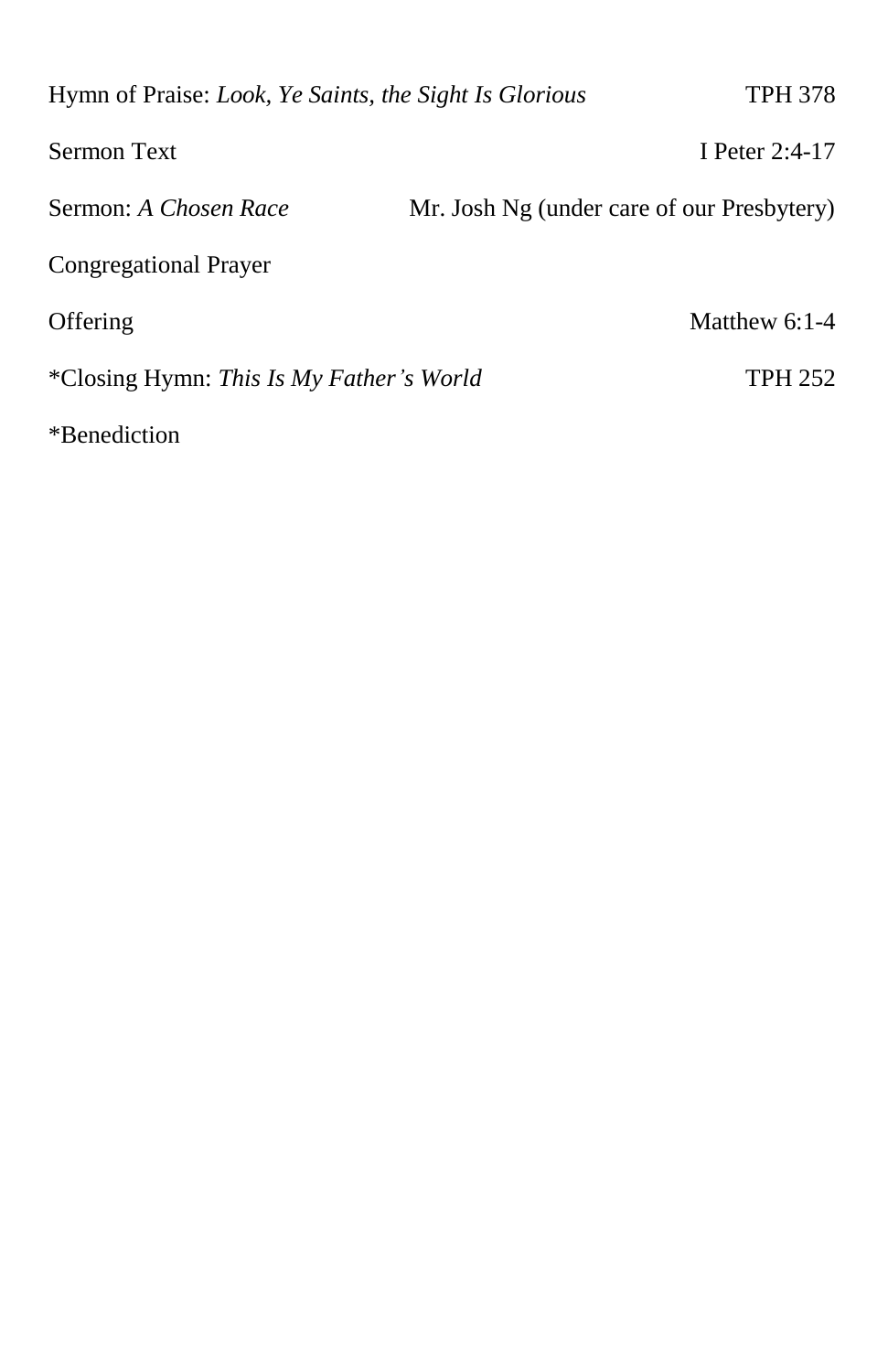*\* Indicates that those who are able should please stand*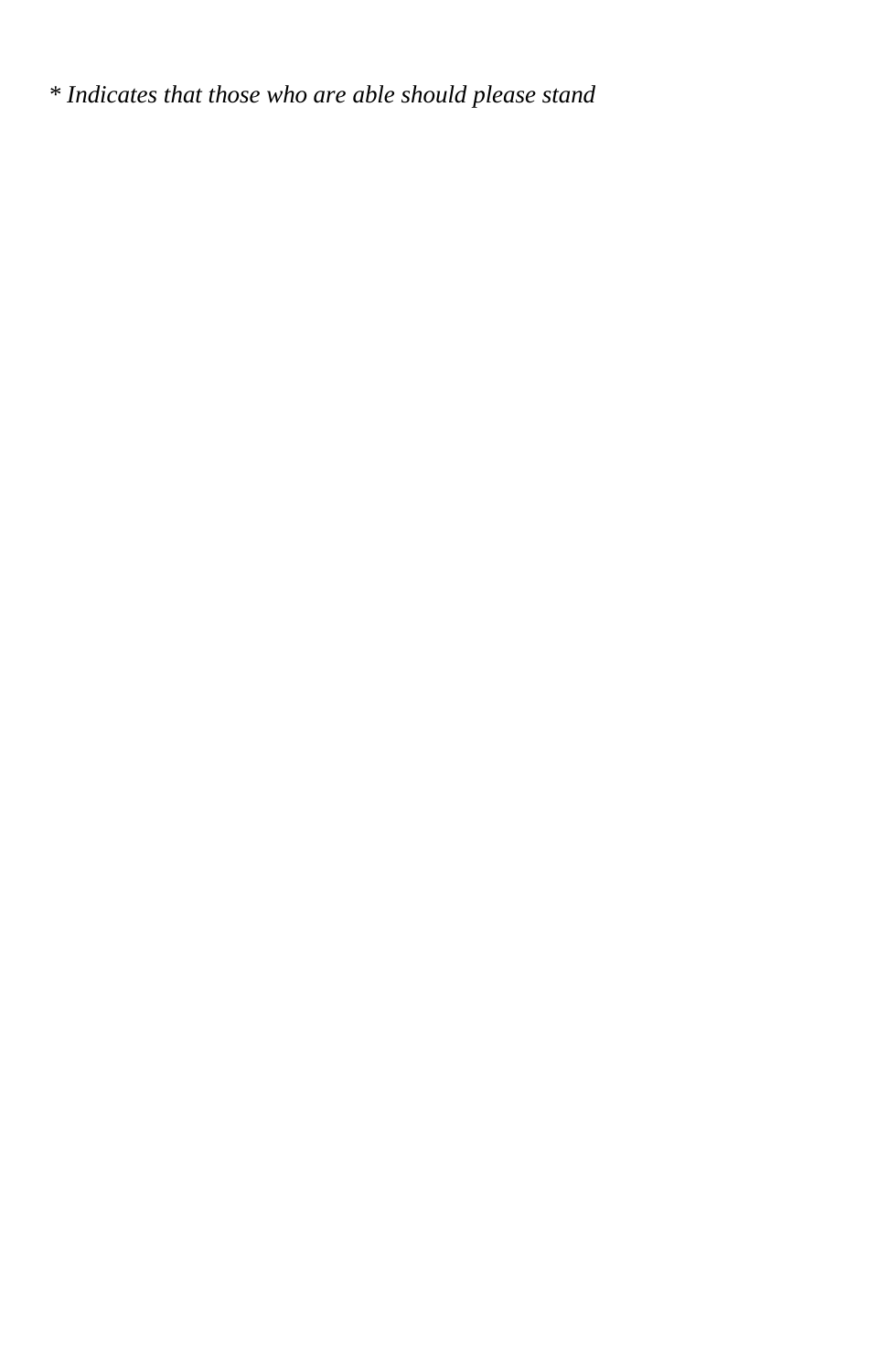# **Morning Sermon Notes**

I. Take away our reproach (v. 1)

II. Beautiful and glorious (v. 2)

III. Called holy (v. 3)

IV. Washed and cleansed (v. 4)

V. Cloud and fire (v. 5)

VI. Refuge and shelter (v. 6)

Conclusion